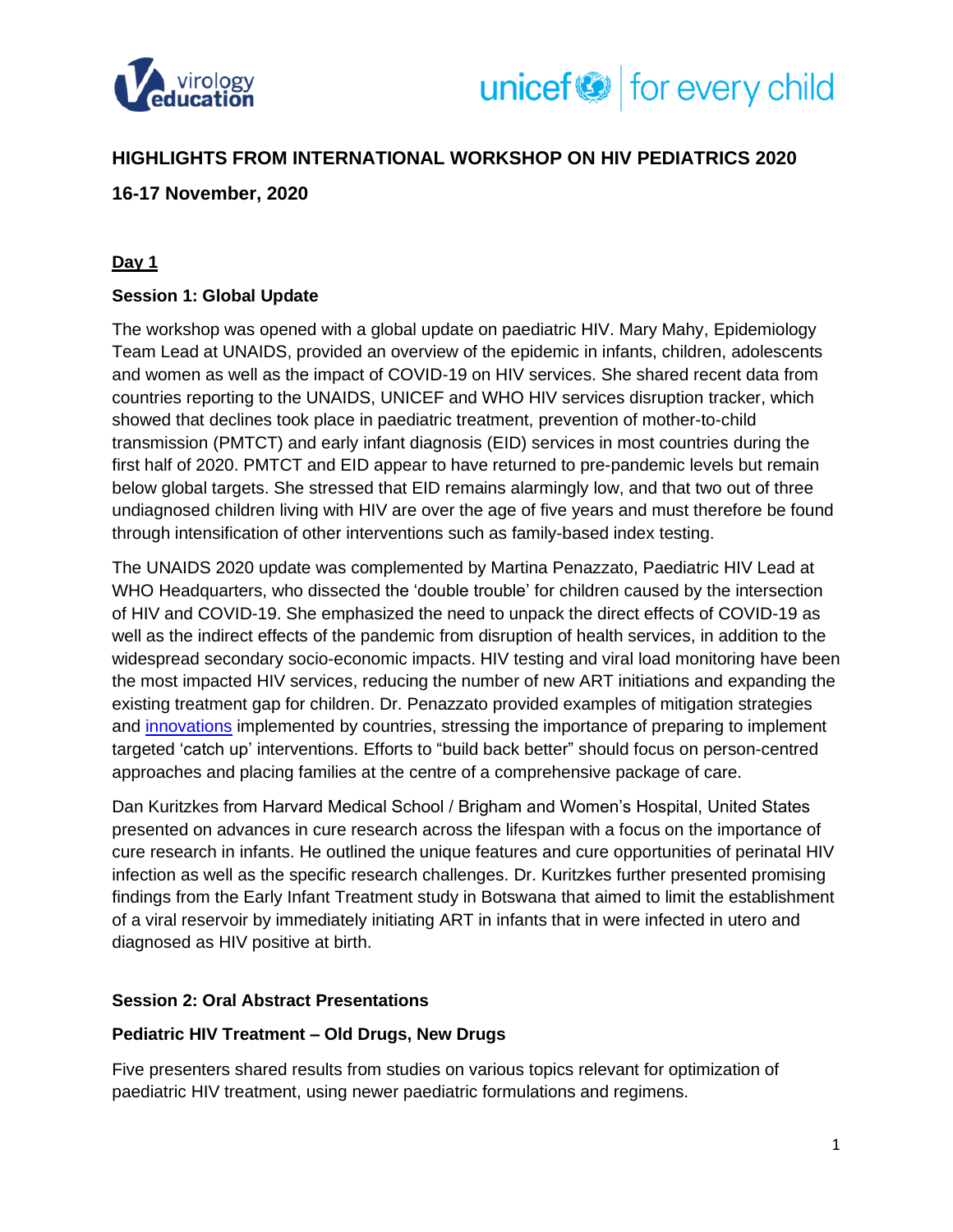

# unicef<sup>®</sup> for every child

- **Theodore Ruel, United States** presented results on 24-week safety, tolerability and efficacy of a five mg dispersible dolutegravir tablet (DTG-DT) pediatric formulation that is being evaluated in IMPAACT P1093. The results showed that a once-daily weight-band dosing of DTG-DT was well-tolerated in children aged four weeks to <six years, with a robust antiviral effect and improvement in CD4 parameters.
- **Rajendra Singh, United States** provided recommendations on paediatric DTG dosing derived from a combined P1093 and ODYSSEY population pharmacokinetic analysis. He noted that the recent Tivicay (dolutegravir, DTG) pediatric regulatory submissions propose WHO weight-band based recommendations for once-daily dosing in children ≥four weeks of age, which was informed by the analysis presented. Using the filmed coated tablet (FCT) and DT formulations, DTG dosing in children age ≥four weeks on an age/weight-band basis was found to provide comparable exposures to those historically observed in adults. Observed pharmacokinetic variability was higher in this pediatric population.
- **Eva Natukunda, United States** presented interim findings from a clinical trial on the safety, pharmacokinetics and efficacy of low-dose elvitegravir, cobicistat, emtricitabine, and tenofovir alafenamide (E/C/F/TAF) fixed dose formulation in virologically suppressed children living with HIV aged ≥two years. The single-tablet regimen (STR) E/C/F/TAF is currently approved for treatment in children age ≥six years and ≥25 kg. The interim analyses showed that E/C/F/TAF low-dose STR was acceptable in young children, resulting in high virologic suppression.
- **Julient Mwanga, Uganda** presented findings from the LOLIPOP Study on the safety, pharmacokinetics and acceptability of abacavir, lamivudine, and lopinavir/ritonavir (ABC/3TC/LPV/rtv) granules (4-in-1) in children living with HIV (weighing three to 20kg) in Uganda. This first-line paediatric treatment combination has previously not been available for young children in a fixed dose combination. The strawberry-flavoured "4-in-1" granule formulation for children was found to be safe, well-accepted and effective in achieving or maintaining viral suppression amongst children.
- **Jason Bacha, Tanzania** shared trends and gaps from the roll-out of DTG for children and adolescents living with HIV (CALHIV) in 2019 in Tanzania. DTG was found to be well tolerated and effective in clinically diverse cohorts, and its use has shown promise in achieving viral suppression for many previously unsuppressed CALHIV.
- **Ogara Collin, Uganda** shared learnings from an assessment of caregiver acceptability of administering a new 4-in-1 ABC/3TC/LPV/rtv paediatric fixed-dose combination to children living with HIV. The 4-in-1 granule formulation was demonstrated to be highly acceptable by caregivers among all weight-bands compared to the pellets/tablet combination due to factors related to ease of administration, easy storage, appealing flavour, and child's acceptance.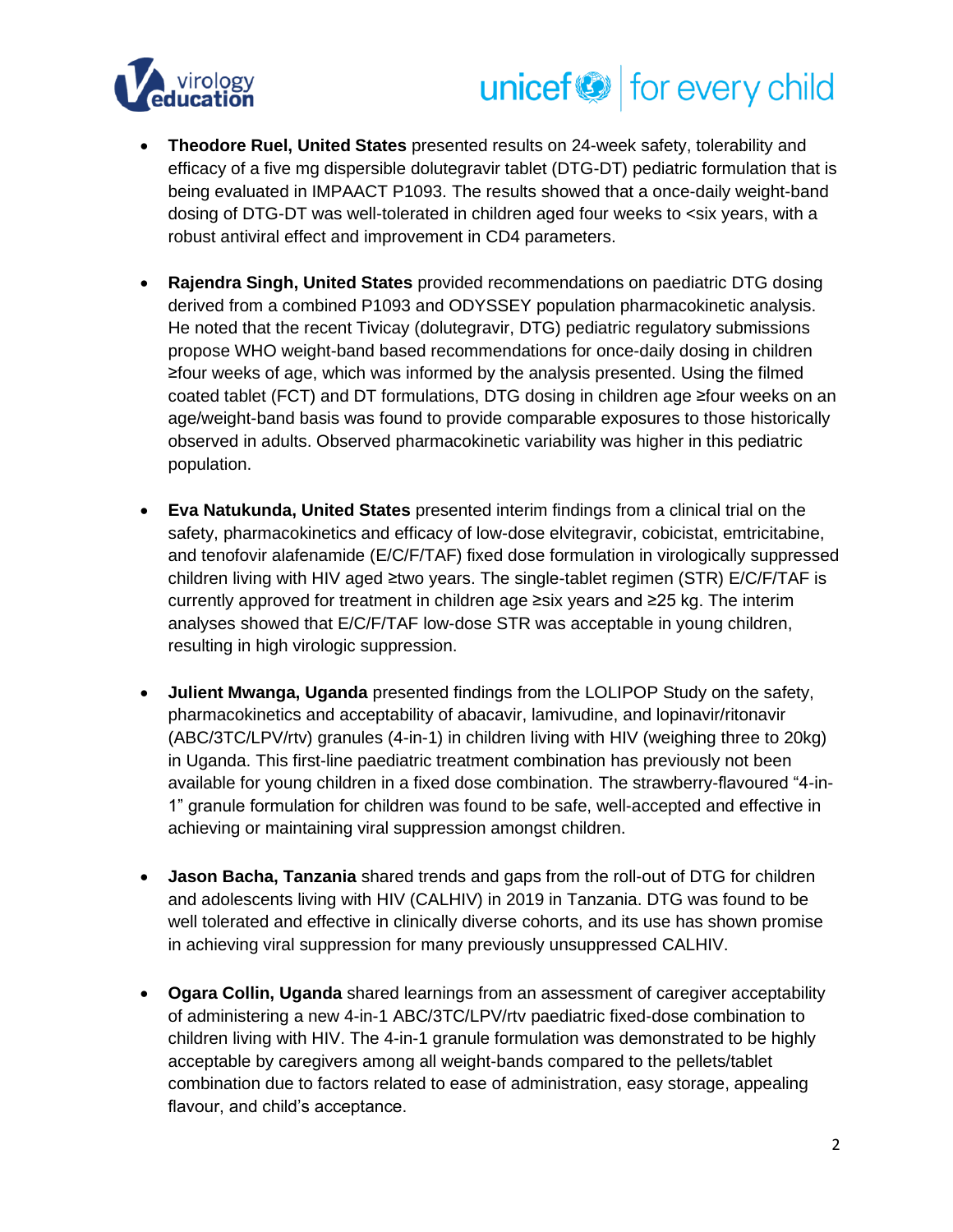



#### **Diagnosis, Case-Finding, Retention and Viral Suppression in Children Living with HIV**

The session included presentations of five different abstracts on HIV screening tools from Uganda and Malawi for outpatient testing of children; a randomized controlled trial comparing viral load point of care versus centralized laboratory testing in Zimbabwe; opportunities to find unidentified children living with HIV through family index testing; and factors associated with late presentation for early infant diagnosis in Kenya.

- **Rhoderick Machekano, United States** presented a simple HIV screening tool, which was validated in community settings and outpatient departments (OPD) in Uganda to target testing of children and adolescents more likely to be living with HIV. Used in OPD, the tool was found to be as efficient as paediatric index testing in Uganda and saved up to two thirds of unnecessary tests.
- **Vinie Kouamou, Zimbabwe** shared findings from a randomized controlled trial comparing viral load point-of-care (POC) versus centralized laboratory testing among children, adolescents and young adults infected with HIV-1 in rural Zimbabwe. POC provided earlier and efficient confirmation of viral load suppression, but with similar results for drug switching.
- **Anna Tallmadge, Malawi** shared results from use of a simple checklist for HIV screening of children between 2-12 years presenting in outpatient departments in Malawi, focusing on their mother's testing history as many of these children may have been 'missed' by PMTCT. Introduction of the screening tool reduced testing volumes by 27 per cent while increasing yields 270 per cent from baseline.
- **Megan Gleason, United States** presented opportunities to find the remaining unidentified children living with HIV through index testing, drawing on PEPFAR programme data and national demographic and health surveys from 23 African countries. The analysis showed that only 38 per cent of women living with HIV were offered family index testing from 2018 to 2020 in the countries studied, representing a missed opportunity to diagnose 513,215 children living with HIV
- **Agnes Langat, Kenya** shared learnings on the factors found associated with late presentation of HIV-infected infants for early infant diagnosis (EID) services in Kenya. Late enrolment into HIV-exposed infants (HEI) services included lack of maternal antenatal care attendance, new maternal HIV diagnosis, lack of maternal prophylaxis, HEI identification in outpatient or inpatient settings, and late infant immunization.

**Session 3: Clinical Case Presentations** were led by Natella Rakhmanina, Professor of Pediatrics at the George Washington University and Director of HIV Services at Children's National Hospital in Washington, DC, United States, and Sharon Nachman, SUNY Stony Brook, New York, United States. Cases were presented by Vanessa Rouzier, GHESKIO Centers, Haiti/Weill Cornell Center for Global Health (a case of tuberculosis diagnosed in the context of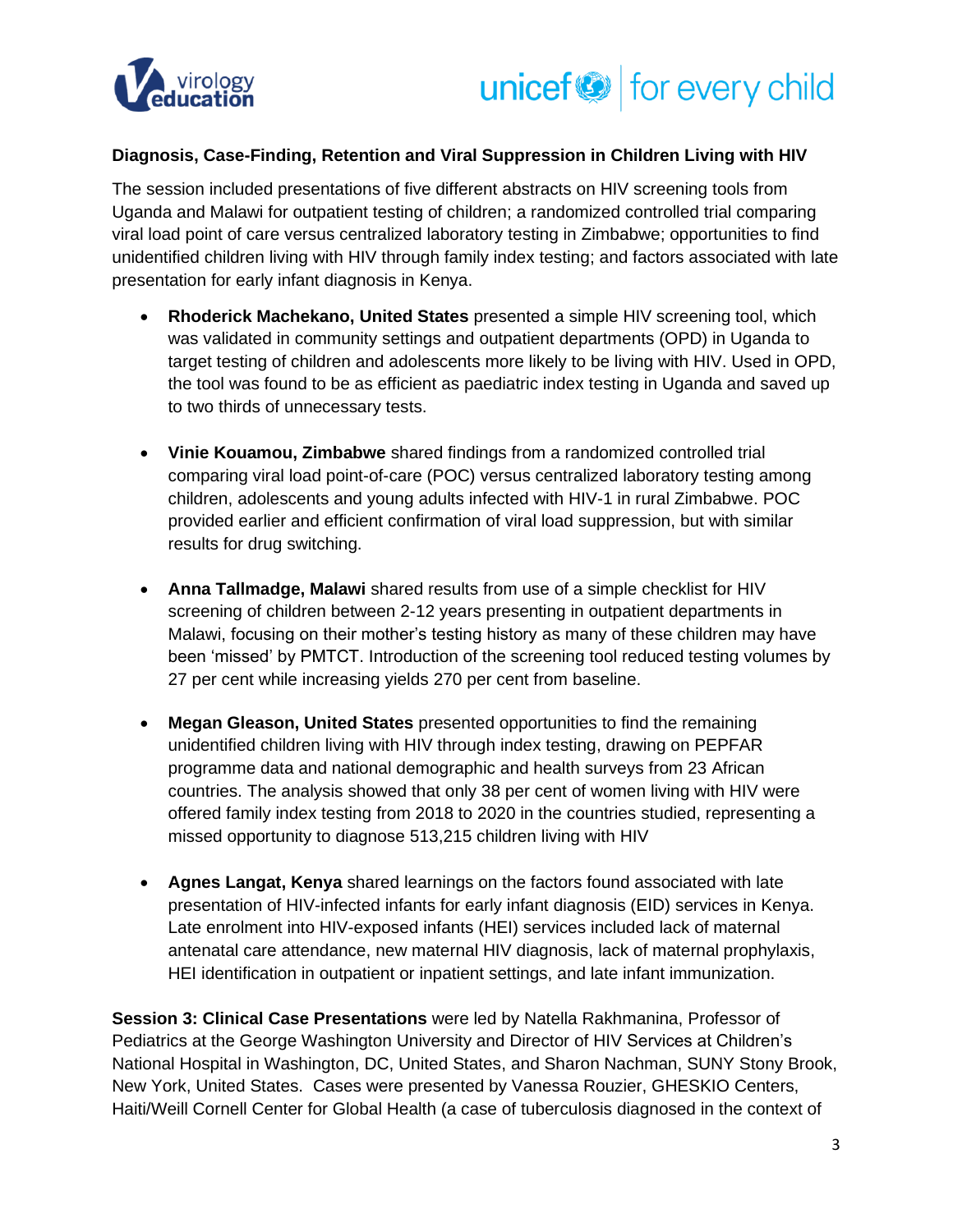



the COVID-19 epidemic) and Elizabeth Whittaker (a case of multi-system inflammatory syndrome associated with COVID-19). Discussants included Nadia Sam-Agudu, Institute of Human Virology, Nigeria and Thanyawee Puthanakit, Chulalongkorn University Thailand.

## **Session 4: Undetectable = Untransmittable – Relevance to Breastfeeding**

The focus of this session was to share evidence on the implications of undetectable  $=$ untransmittable (U=U) on breastfeeding in the context of post-natal prevention of mother-tochild transmission of HIV (PMTCT). Lynne Mofenson, Elizabeth Glaser Pediatric AIDS Foundation, first reviewed the evidence for MTCT in formula-feeding infants of women who started ART pre-conception versus during pregnancy. The data demonstrate that the viral load threshold for undetectability related to MTCT would have to be plasma HIV RNA under 50 copies/mL. For formula-feeding populations, U=U appears to apply if the mother starts ART preconception, achieves and maintains viral load suppression below 50 c/ml prior to pregnancy and through delivery. There are more limited data in breastfeeding populations. Intrapartum transmission cannot be easily distinguished from early breast milk transmission and are assessed together; a few studies have reported on MTCT through age 4-6 weeks (including in utero, intrapartum, and early breastmilk MTCT) stratified by maternal viral load, finding transmission can occur even in women with viral load <50 copies/mL at delivery. Few studies have provided data on final infant infection status at the end of breastfeeding stratified by maternal postpartum viral load, and data on postnatal transmission after age 1 month from women who are on ART preconception and consistently suppressed before and through pregnancy and during breastfeeding are not yet available. Current data suggest there may be some residual risk of postnatal infection after age 1 month even in women with undetectable postnatal viral load, but this risk appears low, under one per cent.

The presentation was followed by a panel discussion with advocates for women living with HIV from Kenya, Canada and the United Kingdom, in which each panellist shared their views on what U=U would mean for mothers living HIV, and the advocacy efforts that would be required to make this a reality for women. The panellists stressed the importance of providing women and peer supporters with evidence-based information that empowers individual decisionmaking. *"U=U is about choice and decision-making power"* – Fungai Murau, United Kingdom

#### **Day 2**

#### **Session 5: Pediatrics**

This session included perspectives on HIV disclosure, pre-exposure prophylaxis during pregnancy and breastfeeding, and global gaps and potential solutions for prevention of motherto-child transmission.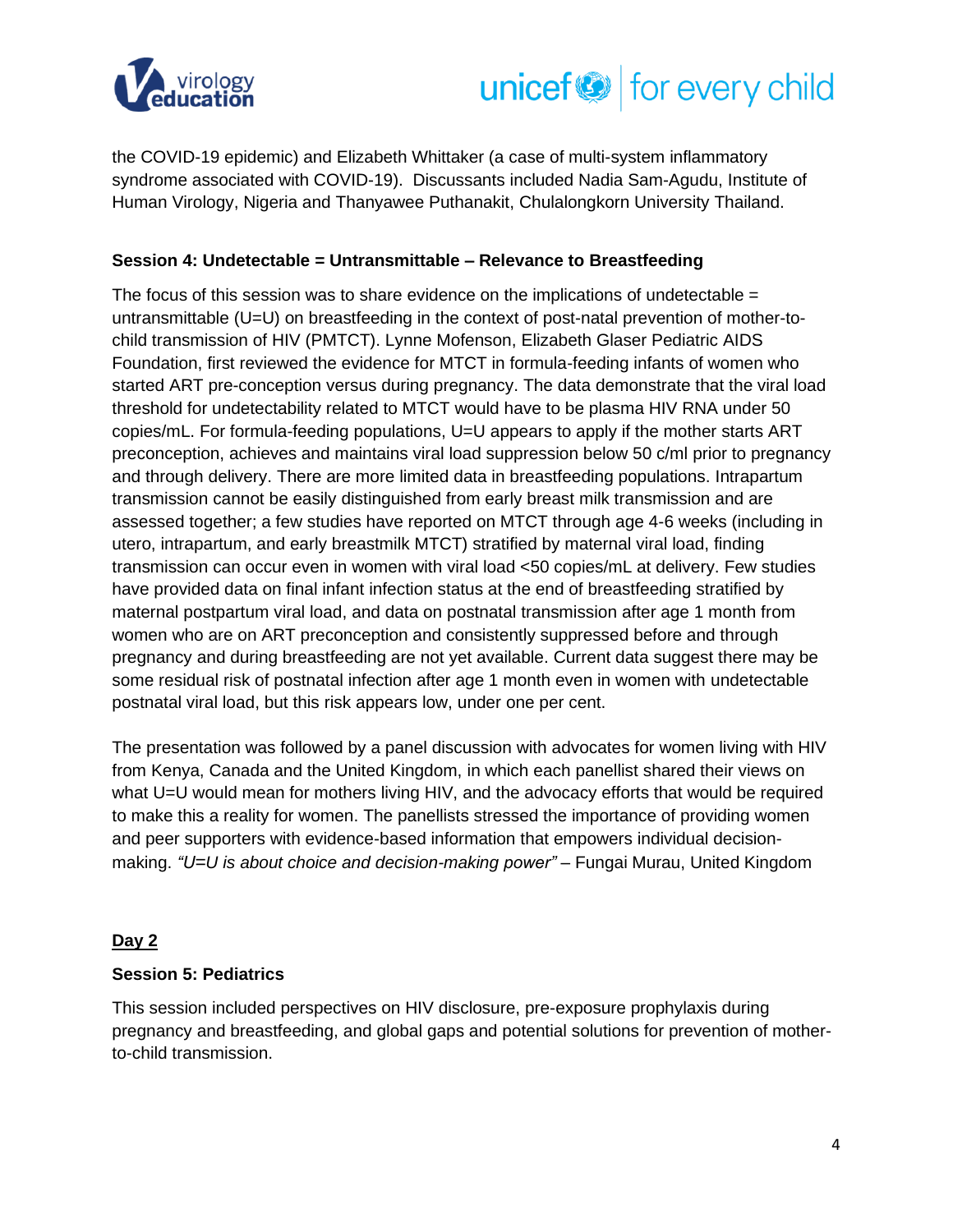

# unicef<sup>®</sup> for every child

Ann Petru, University of California San Francisco Benioff Children's Hospital, United States and Regina Oladokun, University of Ibadan, Nigeria discussed the "why, when and how to" of HIV disclosure in the global north and south, highlighting the different approaches and implications depending on socio-economic, cultural and health systems setting. HIV disclosure is an important part of management of children and adults living with HIV and all clinics need to consider having guidelines on how and when it needs to be done and the process documented.

Jilian Pintye, University of Washington Seattle, United States reviewed the "why, what and how" of PrEP in pregnancy and breastfeeding. She presented findings from three connected studies (PRIYA, PrIMA, AGYW) that aim to address implementation science gaps for delivery of PrEP to pregnant women in Kenya. Initial results found high uptake of PrEP among young and adolescent women whose husbands/partners were known to be living with HIV, while low perceived risk of HIV acquisition and pill burden associated with PrEP were among the top reasons for both declining or discontinuing PrEP.

Benjamin Chi, University of North Carolina, United States presented global gaps in PMTCT and potential solutions to eradicate such gaps, which are included in the recent roadmap developed by UNICEF in collaboration with WHO and UNAIDS, *[Going the 'Last Mile'](http://childrenandaids.org/Last-Mile-to-EMTCT) to EMTCT*. He described the steps in the roadmap at national level: 1) Developing a consultative process, 2) Determining the most important missed opportunities for PMTCT using the "stacked bar analysis" and identifying programmatic gaps, 3) planning and prioritizing interventions, 4) implementing, monitoring and evaluation. Factors to consider when adopting potential solutions include the strength of evidence and cost-effectiveness.

#### **Session 6: Oral Abstract Presentations**

Parallel abstract sessions took place on Adolescents and HIV, Mother to Child Transmission and COVID-19 in children.

## **Adolescents and HIV**

- **Brian Zanoni, United States** presented an abstract on development and validation of the HIV Adolescent Readiness for Transition Scale (HARTS). The HARTS questionnaire is a validated scale that can be used to determine which adolescents may need additional interventions prior to transitioning to adult care to ensure retention in care and viral suppression.
- **Lindsey Reif, United States** presented findings from a randomized controlled trial on point-of-care (POC) viral load testing among adolescents and young adults living with HIV in Haiti. POC viral load testing was efficiently implemented in this low resource setting among adolescents and provided faster time to viral load results and adherence counselling and greater accuracy in ART adherence reporting.
- **Maureen Syowai, Kenya** shared findings on antiretroviral drug transition and adverse event monitoring among adolescents aged 15-19 years. One in every ten adolescents with HIV in Kenya had reported at least one adverse event on treatment; adolescents on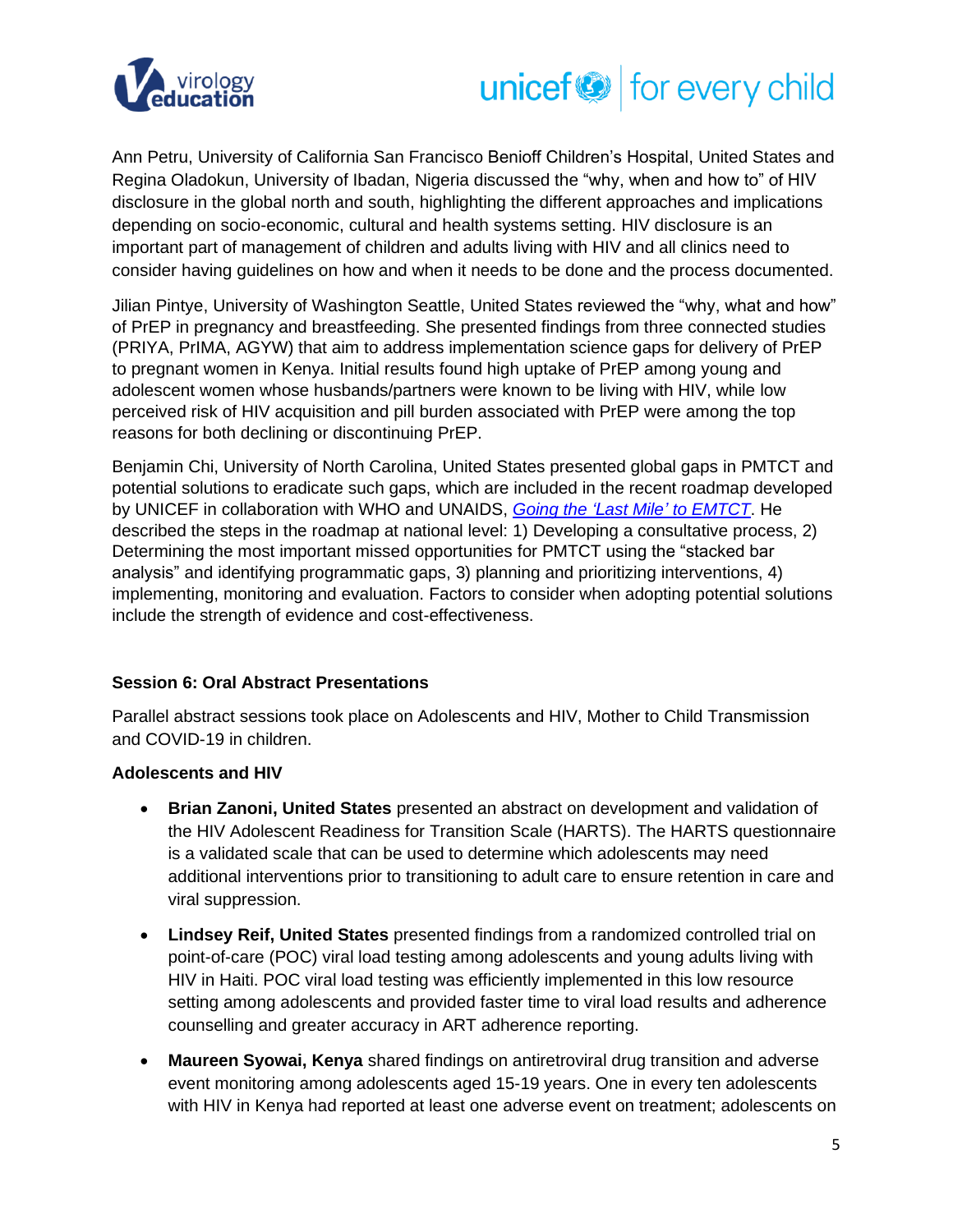

## unicef<sup>(2)</sup> for every child

DTG-based ART had higher rates of viral suppression and no serious adverse events compared with those on efavirenz (EFV)-based ART.

- **Sibongile Wusumani**, **Swaziland** shared lessons from Eswatini on bringing HIV and SRH services closer to adolescent girls and young women through a comprehensive mobile package. It was found that delivery of integrated, friendly, and comprehensive services to these groups outside the health facility during convenient hours was feasible and can increase demand and uptake of services.
- **Joseph Fokam, Cameroon** presented results on archived HIV-1 drug-resistance variants in cellular reservoirs and its determinants among vertically infected adolescents failing ART. About one-third of adolescents with HIV in Cameroon experienced viral failure. Although plasma RNA remains the standard biomarker for detecting drug resistance mutations, about one-quarter of those failing ART had drug resistance detected in cellular compartments (which may be discordant from those found in the plasma RNA compartment).
- **Barbara Laughton, South Africa** shared insights on deficits in fine motor dexterity and auditory working memory in children with HIV starting early ART. Despite early ART in the CHER study and careful clinical management, persistent mild deficits were noted at age 11 years.

## **Mother to Child Transmission**

- **Jillian Pintye, United States** presented a study that evaluated the extent of mother to infant tenofovir (TFV) transfer in utero using weight normalized TFV hair concentrations in mother-neonatal pairs in the United States. The study confirmed that there is in utero transfer and that such transfer is cumulative.
- **Alka Khaitan, United States** presented findings from a comprehensive analysis of 81 plasma biomarkers in a cohort of Kenyan children. Children who were HIV-exposed but uninfected (CHEU) did not exhibit more immune activation biomarkers than their HIVunexposed (CHU) peers between age 18-36 months. HEU children had higher levels of soluble TIM-2 (an inhibitory immune checkpoint); soluble CD40 (negative regulators of CD49-CD40L interactions); and lower levels of some proinflammatory cytokines, chemokines and growth factors. Thus, the profile of CHEU was more immune suppressive rather than inflammatory.
- **Raji Balasubramanian, United States** shared results from a prospective cohort study on EID in the United States. Time to first positive HIV DNA PCR in infants infected with HIV-1 subtype B was found to be longer in infants exposed to maternal combination ART compared to those receiving single drug regimens. However, it was unaffected by infant ARV regimen.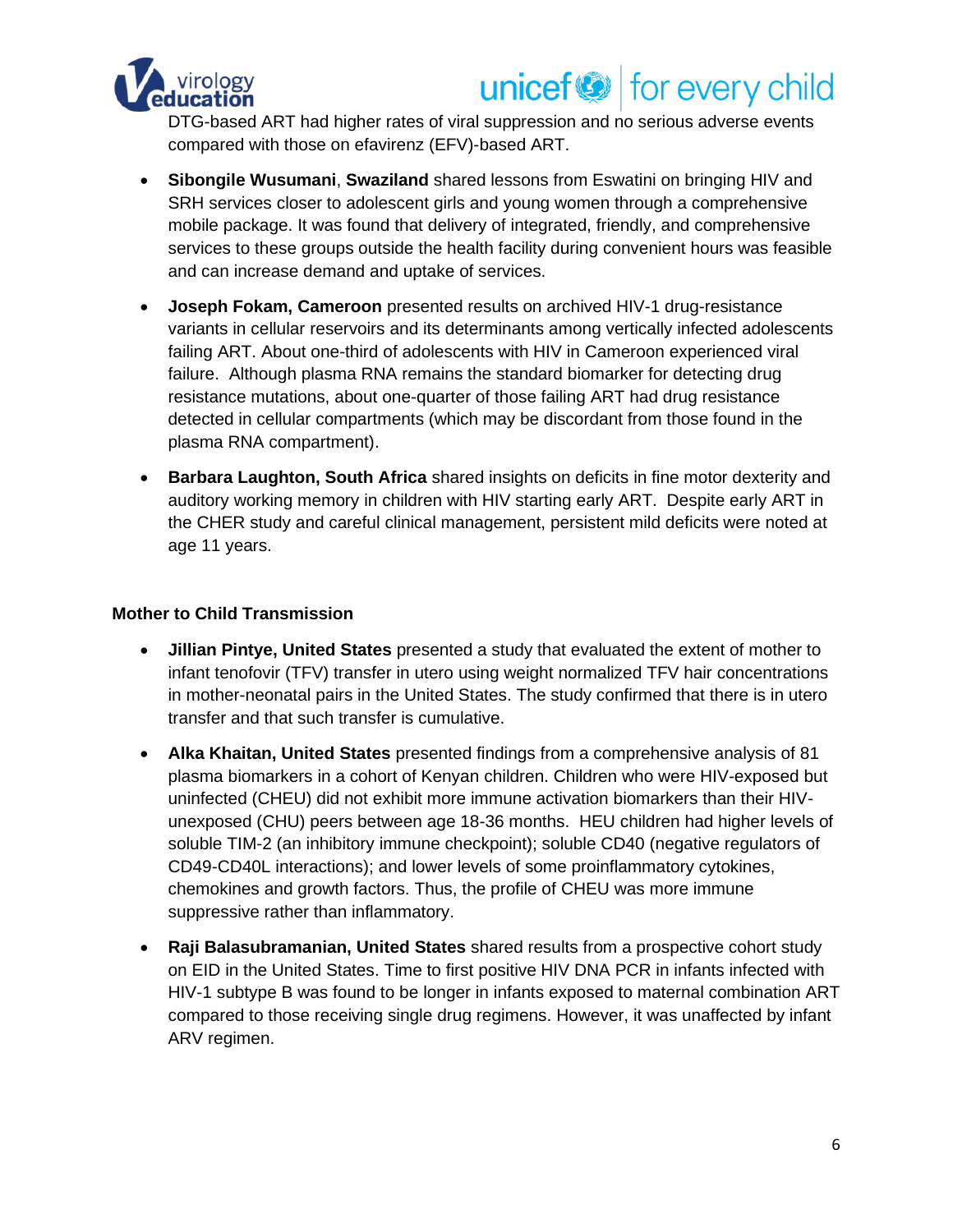



- **Shu-Nan Jessica Li, Canada** presented a study investigating hospitalizations between 1990 and 2012 in Canada among CHEU, by antenatal ART exposure timing. CHEU experienced increased odds of hospitalization compared to control CHU; most of these hospitalizations occurred in the first month of life, and were intensive care unit admissions, particularly for neonatal abstinence syndrome. Preconception maternal ART tended to lower severity of hospitalizations compared to ART initiated during pregnancy.
- **Faith Moyo, South Africa** described the longitudinal evolution of maternal viral loads during pregnancy and postpartum among women living with HIV in South Africa. Only 63 per cent of pregnant women on ART reached a viral load <50 copies/mL by the time of delivery. Being older (>25 years), having CD4 >200 cells/mm3 and having viral load <50 copies/mL at baseline were associated with a sustained viral load decline.
- **Alexander Moran, United States**: shared learnings on the role of stigma in PrEP initiation and persistence among HIV-uninfected pregnant women in South Africa. PrEPrelated stigma was found to pose as an important barrier to both PrEP uptake and PrEP retention among pregnant and postpartum women at risk of HIV acquisition.

### **COVID-19 in Children**

- **Ariana Traub, United States** presented findings from a multi-country analysis of the impact of COVID-19 on HIV services for children and adolescents living with HIV. PEPFAR's data showed that HIV testing in children living with HIV dropped by 40 per cent in 2020.
- **Cheryl Pikora from Gilead, United States** outlined challenges related to remdesivir pediatric development for SARS-CoV-2 infection. With children making up 10 per cent cumulatively out of the total COVID-19 case load in the United States, Gilead has commenced a study to determine dosing of remdesivir in paediatric patients. Study completion is expected at the beginning of 2021.
- **Nimasha Fernando, United States** presented findings from a multi-country analysis of the impact of COVID-19 on uptake of multi-month dispensing for children living with HIV on antiretroviral therapy. The mean percentage of children living with HIV receiving multi-month dispensing (MMD) through USAID support doubled from Q1 to Q3 in 2020. The majority of children received between three to five months MMD.
- **Alexandra Vrazo, United States** presented a multi-country study on the impact of COVID-19 on HIV services for pregnant and breastfeeding women and their infants. The data showed a decrease in the number of HIV positive women identified at ANC1 while the positivity rate trend remained unchanged. The speaker recommended the following additional adaptations: catch-up campaigns, SMS or phone consults by providers or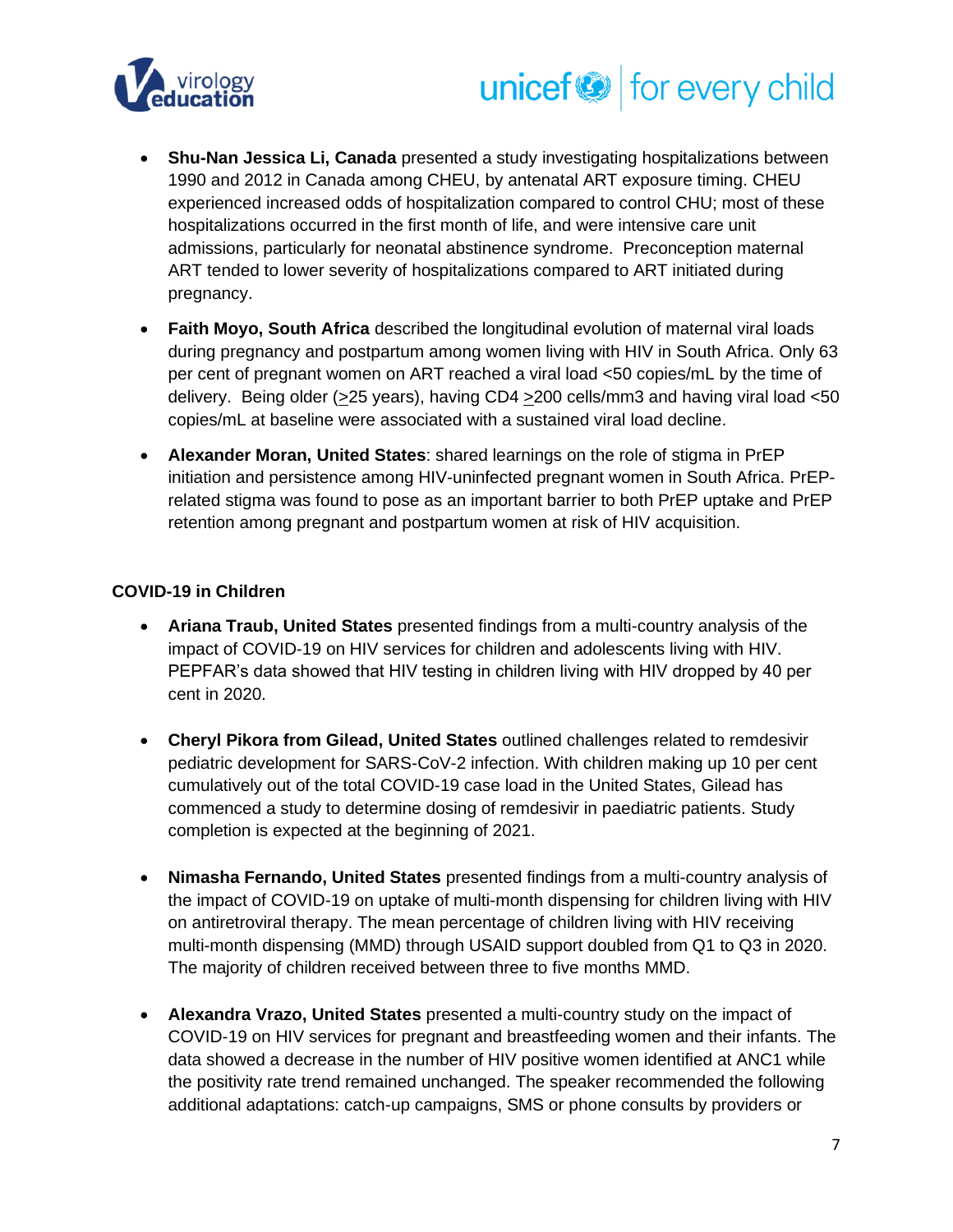



peer mothers to support post-partum women, and community-based PBS collection.

• **Isabella Lopez, United States** presented findings from a study on the use of a walk-in HIV and STI testing model for at risk youth ages 13 to 24, and an assessment of the impact of the COVID-19 pandemic on testing services. She presented trends over three years and disruptions caused by COVID-19, showing an average decline in overall

services of 34 per cent between May and September compared with January and February. HIV testing decreased by 13 per cent and STI testing by 33 per cent, while positivity rates remained the same when compared to previous years.

#### **Session 7: COVID-19 in Pediatrics**

Lynne Mofenson, Elizabeth Glaser Pediatric AIDS Foundation, provided an overview of the state of the knowledge on SARS-CoV-2 and COVID-19 in children. She highlighted that while reported infections in children remain lower than in adults, there is an increasing trend of infections among children, particularly adolescents. Data remain confounded due to low rates of testing among children due to higher rates of asymptomatic or mild disease. She highlighted that while some studies suggest that younger children (under age 10 years) may be less susceptible to infection, the data do not provide a clear picture on this nor on the ability of children to transmit the virus to others. She presented data demonstrating that despite young age, some outbreaks have been reported in infant and young childcare facilities in the United States and Poland, as well as among older adolescents.

Moherndran Archary, University of KwaZulu Natal, reviewed studies from various settings on COVID-19 in schools and day care settings, discussing how to get children back to school safely as a basic right to education. He weighed the risks and direct/indirect benefits of reopening schools. Studies from Sweden, Australia, Singapore, England and France have not found any major impact on the number of children infected with COVID-19 when schools were reopened with appropriate precautions in place, such as masking, social distancing and frequent handwashing. These studies also suggested that the main mode of transmission was between staff members, emphasising the need to protect staff at risk and develop guidelines for management of COVID-19 in schools.

Daniele De Luca, AP-HP Université Paris Saclay, reviewed the developing evidence on maternal to child transmission of SARS-CoV-2. He noted that while in utero mother-to-child SARS-CoV-2 transmission has been reported, it appears to be extremely rare. More common is transmission occurring in the peripartum or postnatal period, which may reflect horizontal rather than vertical transmission.

Elizabeth Whittaker from Imperial College London presented an overview of the clinical picture of paediatric COVID-19, including the multi-system inflammatory syndrome in children (MISC), as well as the currently available paediatric treatment options. Remdevisir and steroids have been the most common drugs used in children, however, children have largely been excluded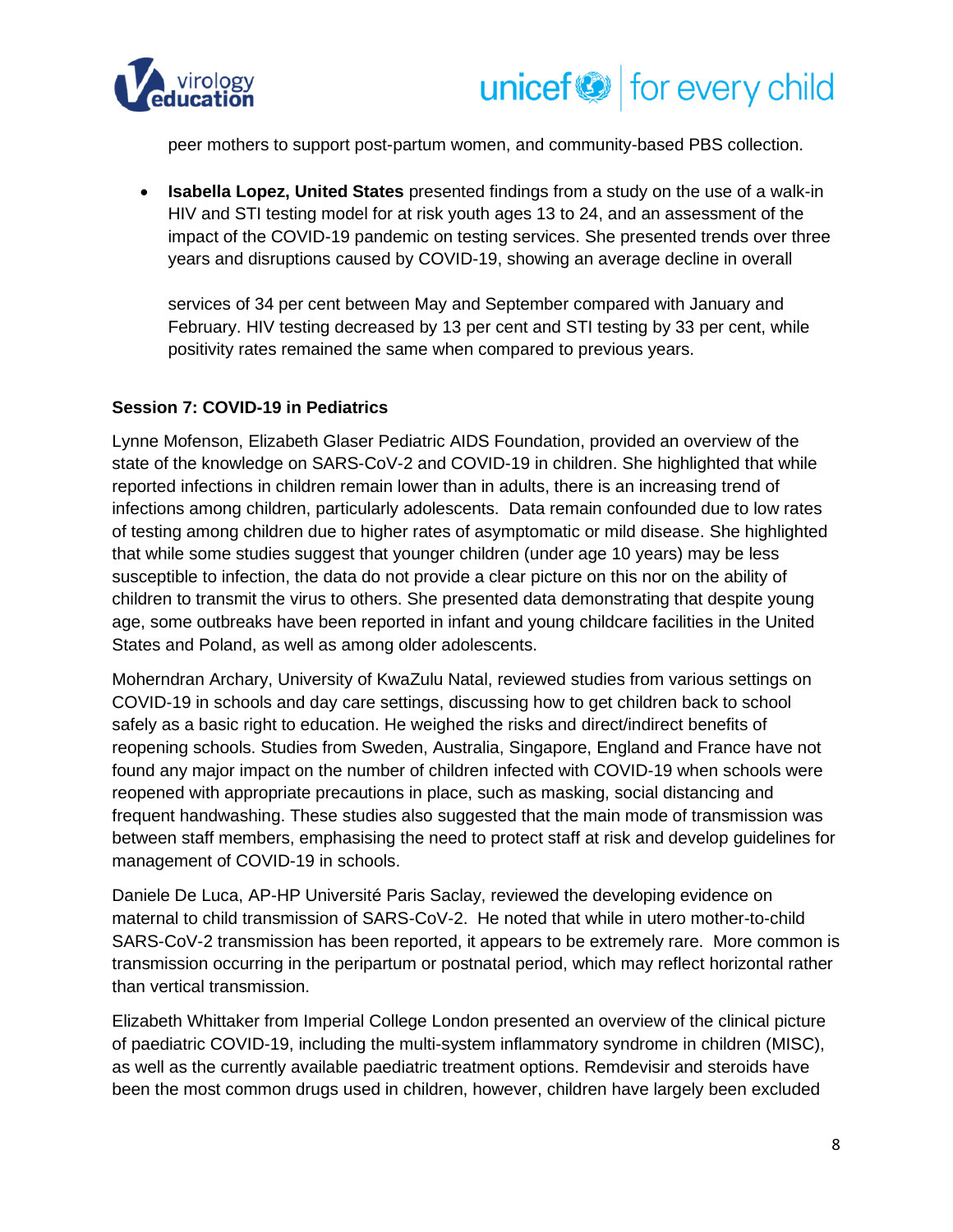



from clinical trials and there is a need for RCTs that include this age group. The safety data are reassuring, but there are currently no efficacy or outcome data on the use of remdesivir or dexamethasone in children.

Anthony Fauci, Director of the National Institute of Allergy and Infectious Diseases, United States presented recent updates on vaccine development and roll-out stages and highlighted how decades of HIV vaccine and treatment work have played an important role in multiple trials of COVID-19 vaccine candidates. He reviewed the lessons learned of doing clinical trials amid an outbreak by integrating clinical research into the epidemic response to Ebola and HIV.